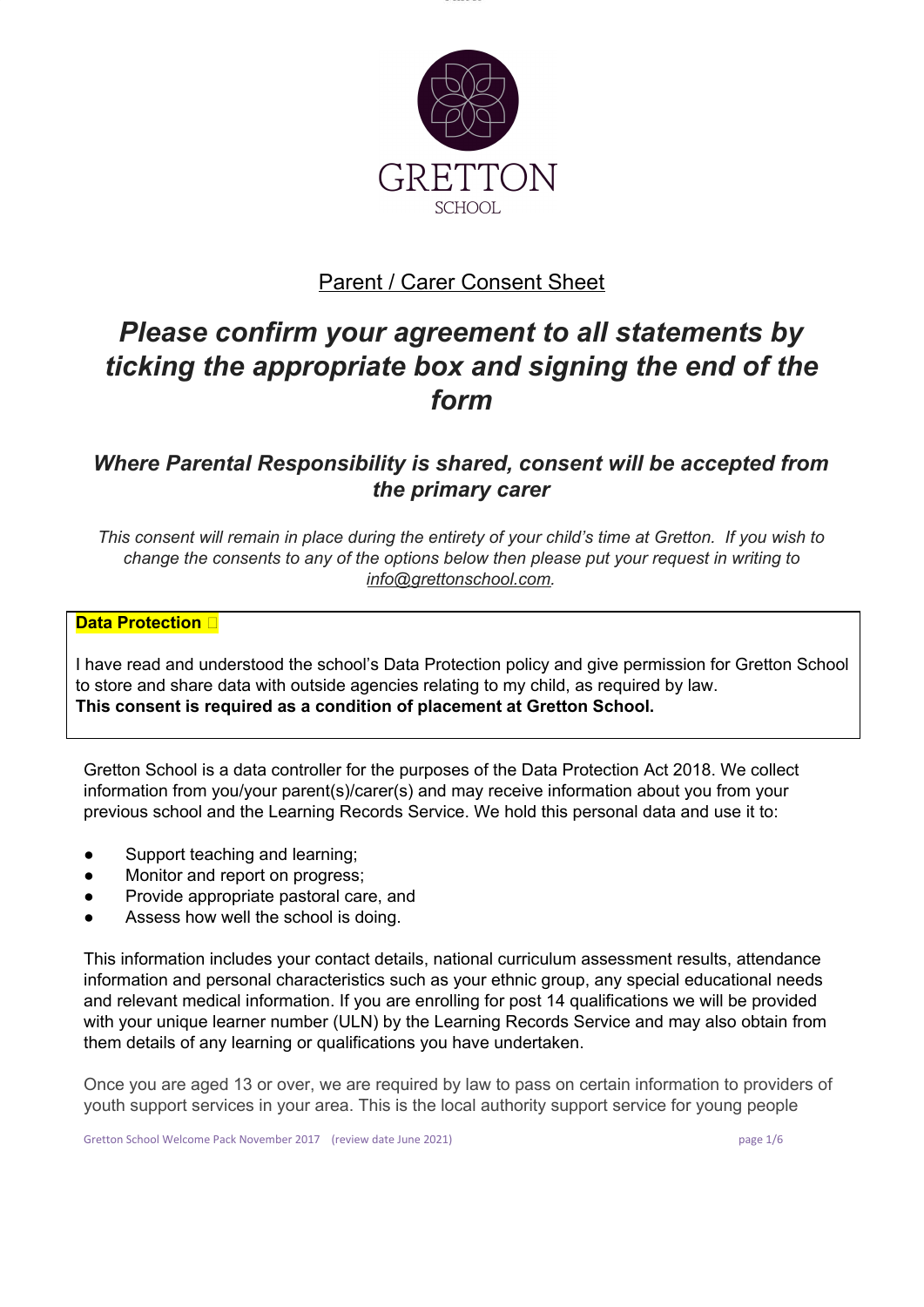

aged 13 to 19 in England. We must provide both you and your parent's/s' name(s) and address, and any further information relevant to the support services' role. However, if you are over 16, you (or your parents can ask that no information beyond names, address and your date of birth be passed to the support service. This right transfers to you on your 16th birthday. Please *inform* the school if you wish to opt-out of this arrangement.

For more information about young people's' services, please go to the Direct.gov Young People page at *[www.direct.gov.uk/en/YoungPeople/index.htm](http://www.direct.gov.uk/en/YoungPeople/index.htm)*.

# *We will not give information about you to anyone outside the school without your/your parents(s)/carer(s) consent unless the law and our rules allow us to.*

We are required by law to pass some information about you to the Department for Education (DfE) and, in turn, this will be available for the use of the Local Authority.

If you want to see a copy of the information about you that we hold and/or share, please contact the school office.

If you require more information about how the DfE stores and uses your information, then please go to the following website:

[http://media.education.gov.uk/assets/files/doc/w/what%20the%20department%20does%20with%20](http://media.education.gov.uk/assets/files/doc/w/what%20the%20department%20does%20with%20data%20on%20pupils%20and%20children.doc) [data%20on%20students%20and%20children.doc](http://media.education.gov.uk/assets/files/doc/w/what%20the%20department%20does%20with%20data%20on%20pupils%20and%20children.doc)

If you are unable to access the website we can send you a copy of this information. Please contact the DfE as follows:

**Public Communications Unit** Department for Education Sanctuary Buildings Great Smith Street London SW1P 3BT Website: [www.education.gov.uk](http://www.education.gov.uk/) email: <http://www.education.gov.uk/help/contactus> Telephone: 0370 000 2288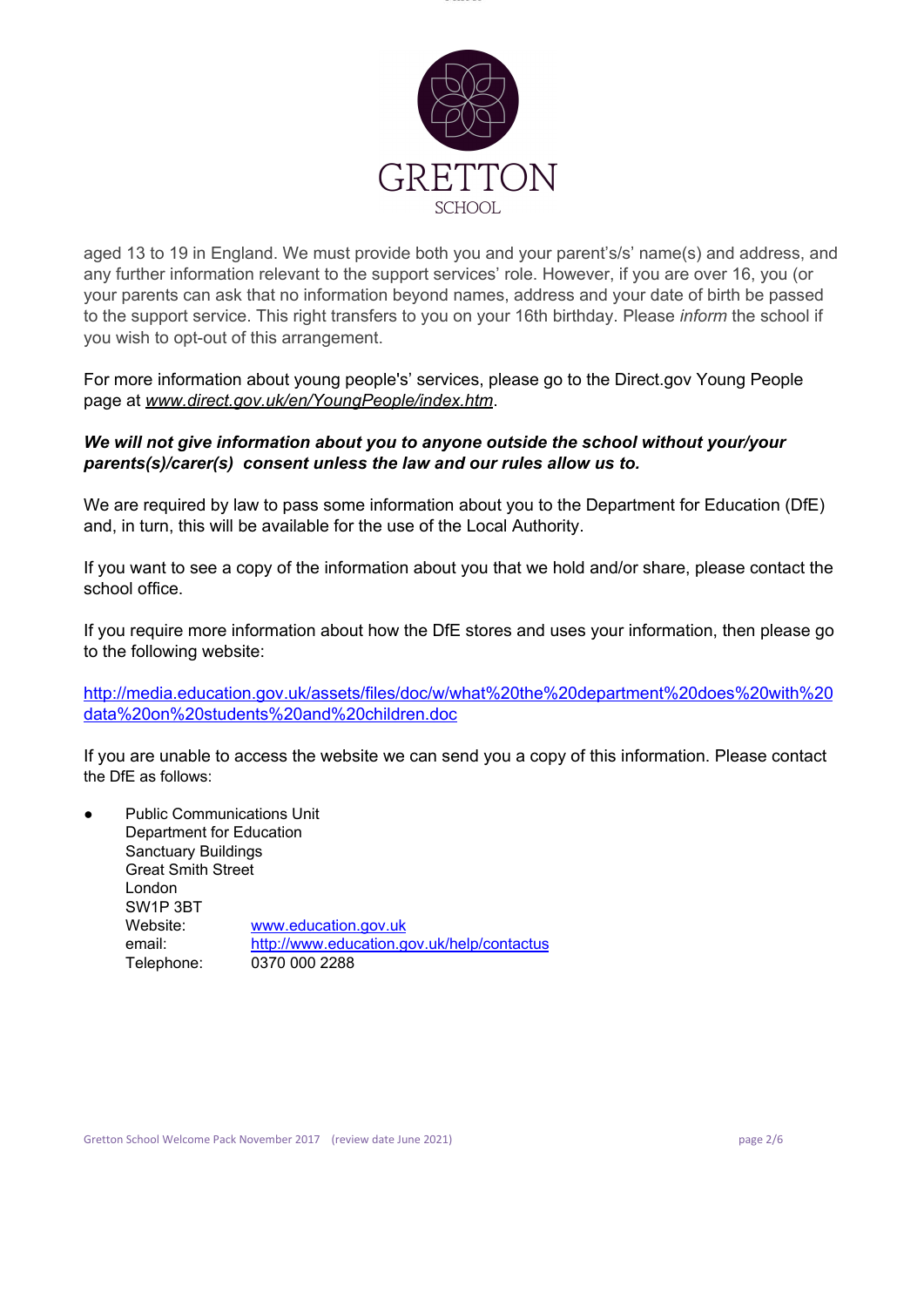

### **Physical contact and intervention**

I understand the school policy regarding physical contact and intervention and understand that staff will physically intervene as a last resort to maintain a safe learning environment for all. **This understanding is required as a condition of placement at Gretton School.**

At Gretton School we are aware that our students have a range of physical and emotional needs. We believe it is important to ensure our students feel safe and secure, and it is important we are able to address issues which arise that may cause a child to be upset. If appropriate, in such a situation we would like to be able to give a pupil a reassuring hug or hold their hand for example. Physical contact may also be necessary as a result of school activities; such as assisting children to use the trampoline.

There may also be times when a pupil is agitated or distressed, and in danger of harming themselves or others. In this situation we would need physical contact to ensure they stay safe and unharmed. This may take the form of physical intervention/restraint, using Positive Behaviour Management techniques, using minimal force.

In the case of children with a disability, it may be necessary to physically assist them in an emergency, for example in the case of fire.

#### **IT use**

I give permission for my child to use e-mail and the Internet for independent research. I understand that staff will educate and advise students around e-safety and appropriate internet use in order that students will then be held accountable for their own actions. I also understand that some of the material in the Internet may be unsuitable and I accept shared responsibility with school staff for setting standards for my child to follow when selecting, sharing and exploring information. **This consent is required as a condition of placement at Gretton School.**

#### **Home School Communication**

I give permission for the school to contact me via email or text message to pass on relevant information and notifications.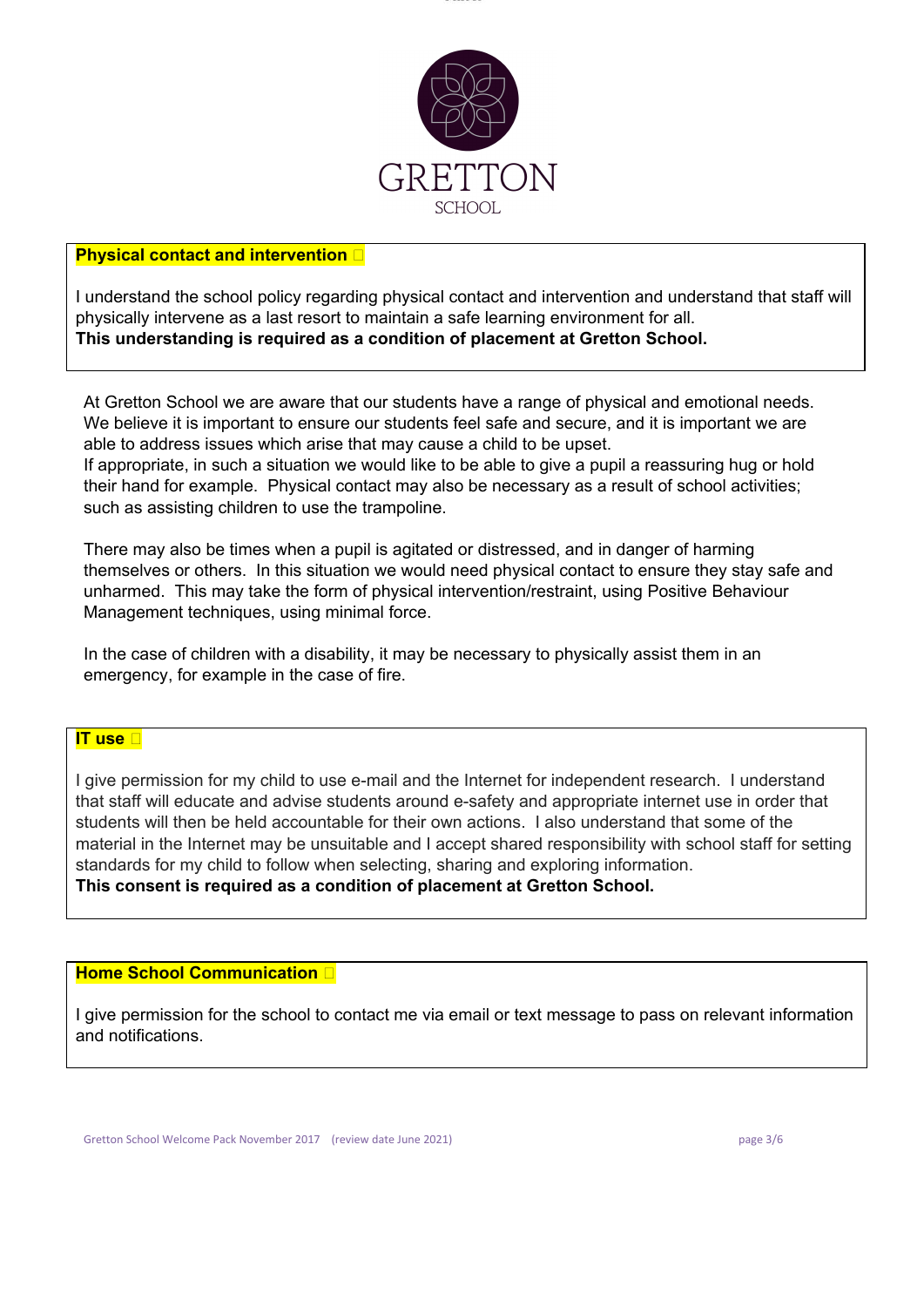

Working in close partnership with parents and carers is an essential part of our school culture, as we recognise that parents know their child best. Parents are always welcome at the school and the staff are always ready to listen, give support and provide reports on each child's progress.

Class staff maintain regular communication with parents via email, telephone and the home school diary, to facilitate a consistent approach between home and school.

Individual Education Plans (IEPs), Individual Behaviour Plans (IBPs), End of Term reports and Annual Review reports provide parents with regular updates on their child's progress.

Where students attend regular speech and language therapy or occupational therapy sessions, weekly updates are emailed to parents providing feedback form each session. Parents can also request a telephone call or appointment to meet with therapists; including our Drama Therapist, Music Therapist and the Educational Psychologist.

In addition, a regular newsletter provides parents with an update on whole school projects and developments. As a growing school we appreciate the support of parents in preparing our students for necessary changes, which are carefully considered and planned to provide for gradual transitions.

Email is the main form of communication with parents and is used to send general notifications and information about events, support groups etc. Please advise the school if you would prefer to receive letters by post or if there are changes to your contact details to ensure that you continue to receive this information.

## **Educational visits**

I give permission for my child to take part in short supervised walks, bus travel or school vehicle travel under the supervision of Gretton Staff, in the locality as part of curriculum enrichment and social skills development, the areas covered are within Girton, Histon and Cambridge City Centre.

Safely managed educational trips with a clear purpose are an indispensable part of a broad and balanced curriculum and a vibrant part of Gretton as a successful school. They are an opportunity to extend students' learning and enrich their appreciation and understanding of themselves, others and the world around them.

Further parental permission will be sought for any other educational trip or activity.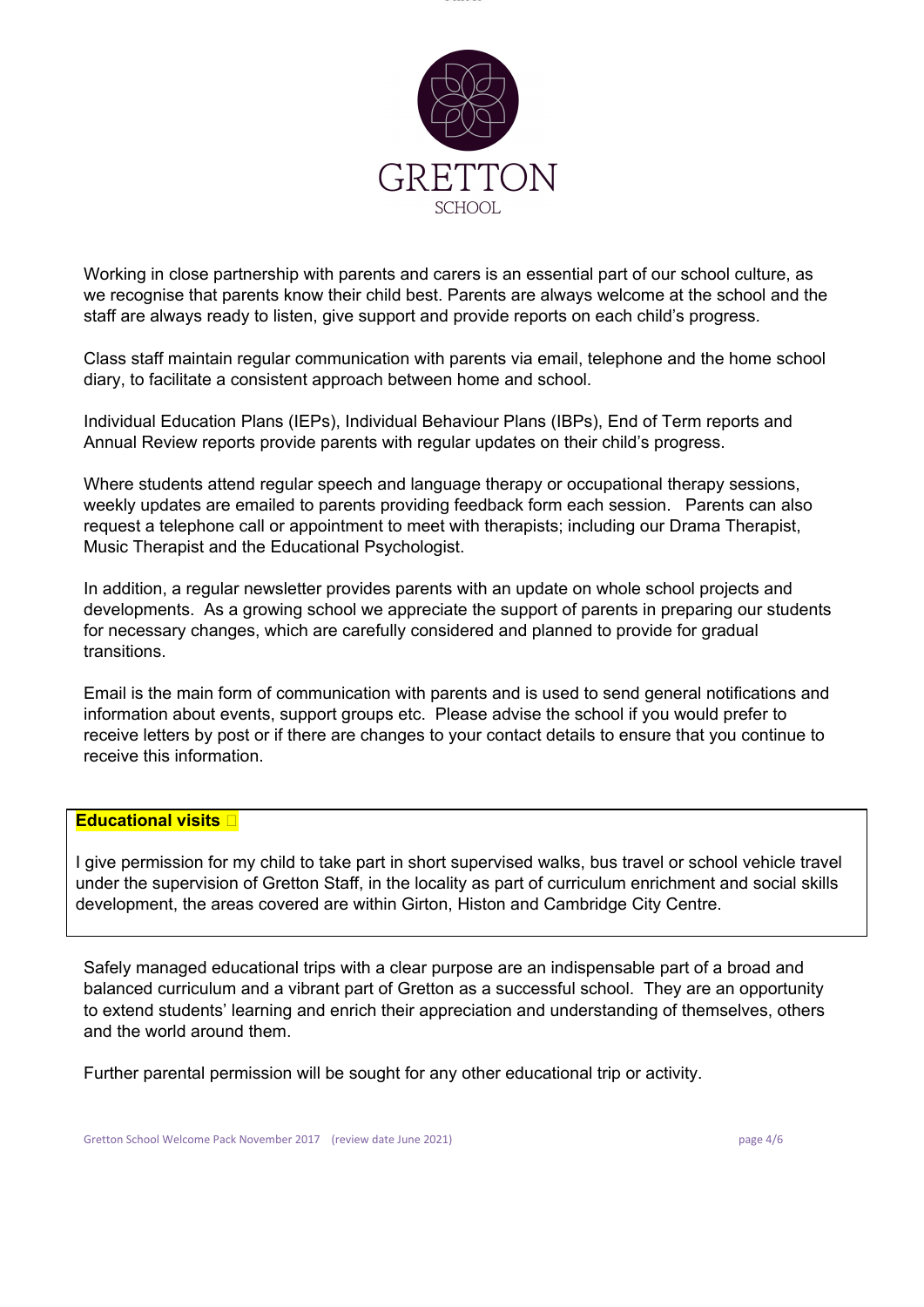

Boarding students regularly attend activities in the local community, for example youth club or swimming. These will be outlined in their activity planner and parental consent will be sought as appropriate.

## **Assessment**

I give permission for my child to be assessed as appropriate, by the school Educational Psychologist, Speech and Language Therapist, Occupational Therapist, Music and/or Drama Therapist and Art Therapist, and ongoing therapy.

On occasion it may be beneficial for us to arrange for your child to be assessed by the school's Educational Psychologist, Speech and Language Therapist, Occupational Therapist, Music Therapist and / or Drama Therapist and Art Therapist, in order to fully understand and cater for their needs.

The school will inform you of any planned assessments and provide you with copies of the reports. It may be a recommendation of any assessment that your child would benefit from ongoing therapy, which we would discuss with you in advance.

#### **Personal electronic equipment**

If your son/daughter brings any personal electronic equipment you accept that Gretton School will not hold any financial responsibility for loss or damage.

Students at Gretton School have access to IT for lessons and school work where appropriate. Included in our ICT lessons is safe and responsible internet usage. Our own security for school equipment includes controlled blocks of inappropriate sites. If your child's personal electronic device has internet connectivity such as 3/4G, then you need to be aware that the school's security system is bypassed and staff may not be able to ensure appropriateness of sites used. We continue to work together with you to educate our students in the need for responsible use of the internet and ICT. However if students are not complying with the school's e-safety policy then the privilege of bringing such devices into school would need to be considered and where appropriate removed.

Staff will take all reasonable precautions to ensure students' personal electronic items are kept safe and used appropriately, however, the school cannot take any financial responsibility for loss or damage.